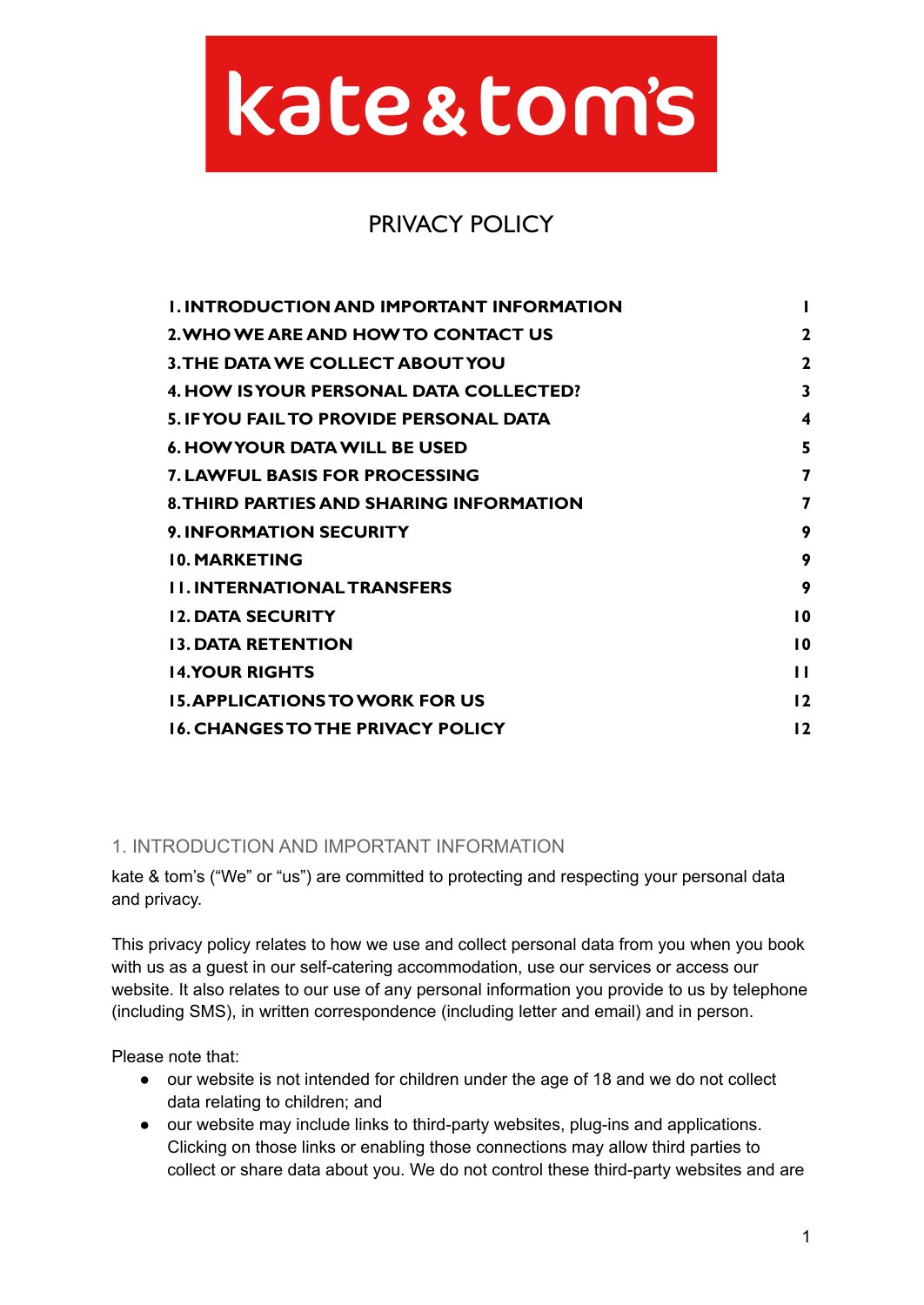not responsible for their privacy statements. When you leave our website, we encourage you to read the privacy policy of every website you visit.

Whenever you provide personal data, we are legally obliged to use your information in line with all applicable laws concerning the protection of such information; including but not limited to the Data Protection Act 2018 and the General Data Protection Regulation 2016 (GDPR), described in this policy as the "**Data Protection Laws**".

This privacy policy also forms part of our terms of business and is not intended to override them. This policy may be amended or updated from time to time and any revisions will be posted to this page, so please check back regularly.

#### <span id="page-1-0"></span>2. WHO WE ARE AND HOW TO CONTACT US

2.1 For the purpose of the Data Protection Laws, the data controller is Andy Brooker. We are a private limited company registered in England and Wales under company number **8218482**. Our registered office is at 12 Royal Crescent, Cheltenham, GL50 3DA. If you want to request more information about our privacy policy or information regarding data protection you should contact us using the details provided below:

Email: [andy@kateandtoms.com](mailto:andy@kateandtoms.com) Telephone: **01242 235151** and ask to speak to Andy Brooker

2.2 You have the right to make a complaint at any time to the Information Commissioner's Office (ICO), the UK supervisory authority for data protection issues ([www.ico.org.uk\)](http://www.ico.org.uk). We would, however, appreciate the chance to deal with your concerns before you approach the ICO so please contact us in the first instance.

#### <span id="page-1-1"></span>3. THE DATA WE COLLECT ABOUT YOU

| 3.1 | We collect and process personal data. Typically the personal data we collect and<br>process will include identity, contract, transactional, technical, profile, usage and<br>marketing and communications data such as: |  |
|-----|-------------------------------------------------------------------------------------------------------------------------------------------------------------------------------------------------------------------------|--|
|     | 3.1.1. <b>Identity Data</b> includes first name, last name, title or other identifier,<br>date of birth, and gender;                                                                                                    |  |
|     | 3.1.2 Contact Data includes billing address, email addresses and<br>telephone numbers;                                                                                                                                  |  |
|     | 3.1.3 Transaction Data includes details about services you have<br>purchased from us;                                                                                                                                   |  |
|     |                                                                                                                                                                                                                         |  |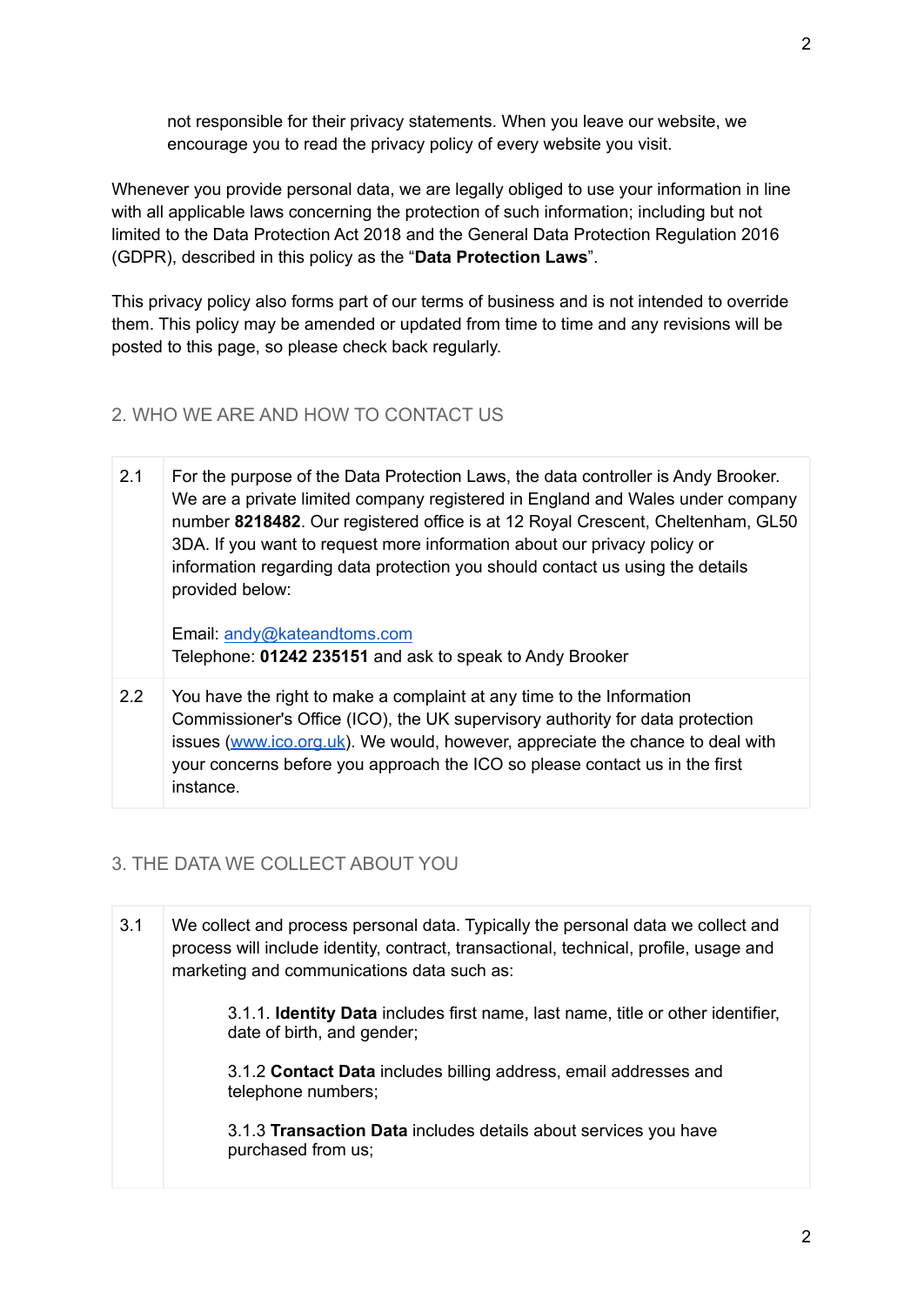|     | 3.1.4 Financial Data includes bank account and payment card details;                                                                                                                                                                                                                                                                                                                                                                                                                                                                                                                                                                                                         |
|-----|------------------------------------------------------------------------------------------------------------------------------------------------------------------------------------------------------------------------------------------------------------------------------------------------------------------------------------------------------------------------------------------------------------------------------------------------------------------------------------------------------------------------------------------------------------------------------------------------------------------------------------------------------------------------------|
|     | 3.1.5 Technical Data includes internet protocol (IP) address, your login<br>data, browser type and version, time zone setting and location, browser<br>plug-in types and versions, operating system and platform, and other<br>technology on the devices you use to access this website;                                                                                                                                                                                                                                                                                                                                                                                     |
|     | 3.1.6 Usage Data includes information about how you use our website,<br>products and services, and;                                                                                                                                                                                                                                                                                                                                                                                                                                                                                                                                                                          |
|     | 3.1.7 Marketing and Communications Data includes your preferences in<br>receiving marketing from us and our third parties and your communication<br>preferences.                                                                                                                                                                                                                                                                                                                                                                                                                                                                                                             |
|     | Please note that we may collect and/or process other personal data from time to<br>time. If we ask you to provide any other personal information not described above,<br>the personal information that you are asked to provide, and the reasons why you<br>are asked to provide it, will be made clear to you at the point that you are asked to<br>provide your personal information.                                                                                                                                                                                                                                                                                      |
| 3.2 | We also collect, use and share aggregated data, such as statistical or demographic<br>data for any purpose. Aggregated data could be derived from your personal data,<br>but is not considered to be personal data in law as it will not directly or indirectly<br>reveal your identity. For example, we may aggregate your usage data to calculate a<br>percentage of users accessing a specific feature of our services. However, if we<br>combine or connect your aggregated data with your personal data so that it can<br>directly or indirectly identify you, we treat the combined data as personal data<br>which will be used solely in accordance with this policy. |
| 3.3 | We do not collect any Special Categories of Personal Data about you (this includes<br>details about your race or ethnicity, religious or philosophical beliefs, sex life,<br>sexual orientation, political opinions, trade union membership, information about<br>your health, and genetic and biometric data). Nor do we collect any information<br>about criminal convictions and offences.                                                                                                                                                                                                                                                                                |
| 3.4 | We only collect data from you directly or via third parties (see the section Third<br>Parties below).                                                                                                                                                                                                                                                                                                                                                                                                                                                                                                                                                                        |
| 3.5 | It is important that the Personal Data we hold about you is accurate and current.<br>We cannot be held responsible for any inaccurate or incomplete data on our<br>system arising out of your default in this regard. Please keep us informed if your<br>Personal Data changes during your relationship with us.                                                                                                                                                                                                                                                                                                                                                             |
|     |                                                                                                                                                                                                                                                                                                                                                                                                                                                                                                                                                                                                                                                                              |

# <span id="page-2-0"></span>4. HOW IS YOUR PERSONAL DATA COLLECTED?

| 4.1 | We use different methods to collect data from and about you including through:                                                                                      |
|-----|---------------------------------------------------------------------------------------------------------------------------------------------------------------------|
|     | <b>Direct interactions.</b> You may give us your Identity, Contact, Profile<br>4.1.1<br>and Financial Data by filling in forms or by corresponding with us by post, |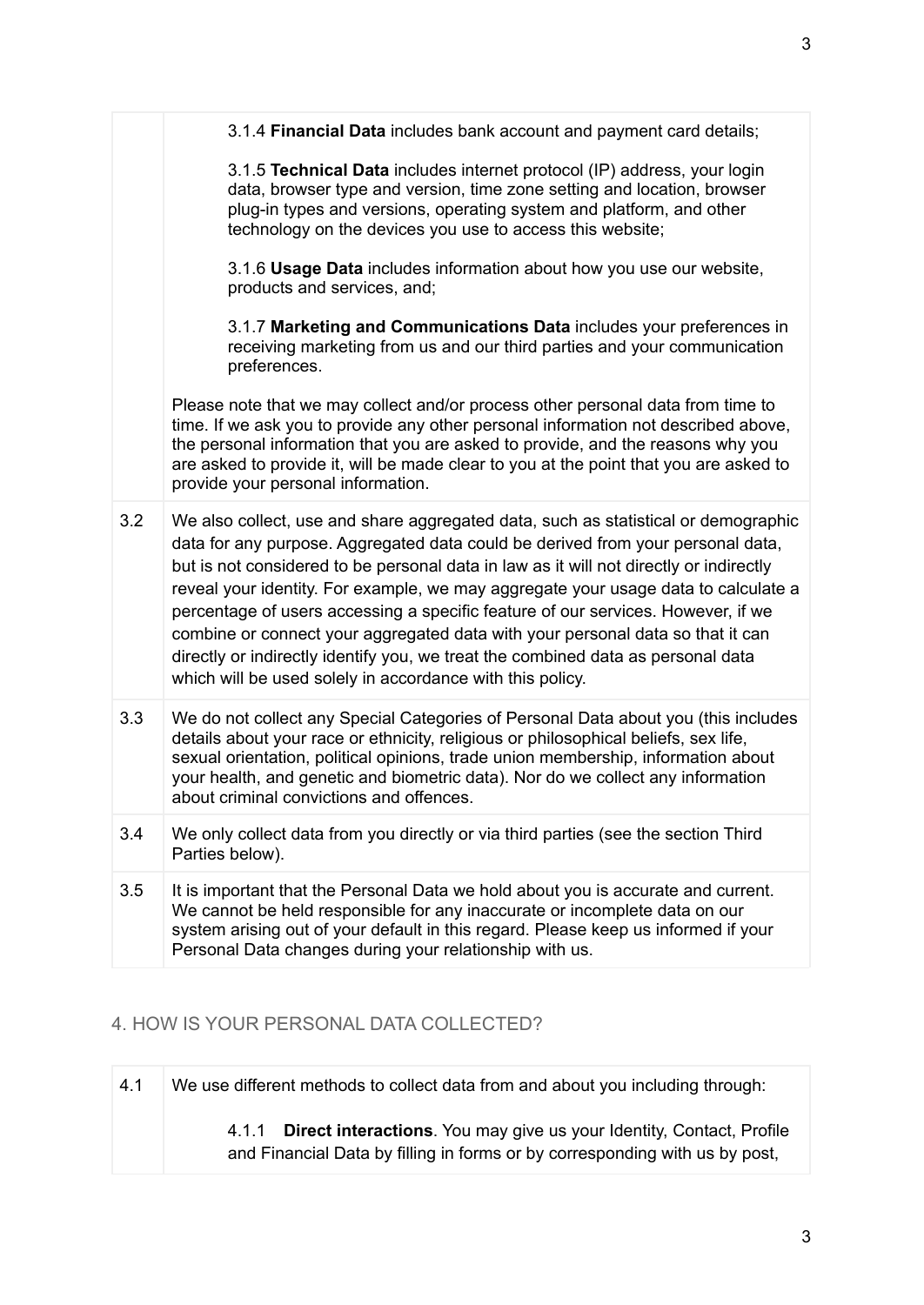

#### <span id="page-3-0"></span>5. IF YOU FAIL TO PROVIDE PERSONAL DATA

Where we need to collect personal data by law, or under the terms of a contract we have with you, and you fail to provide that data when requested, we may not be able to perform the contract we have or are trying to enter into with you (for example, to provide you with our services). In this case, we may have to cancel all or part of a service you have with us but we will notify you if this is the case at the time.

<span id="page-3-1"></span>6. HOW YOUR DATA WILL BE USED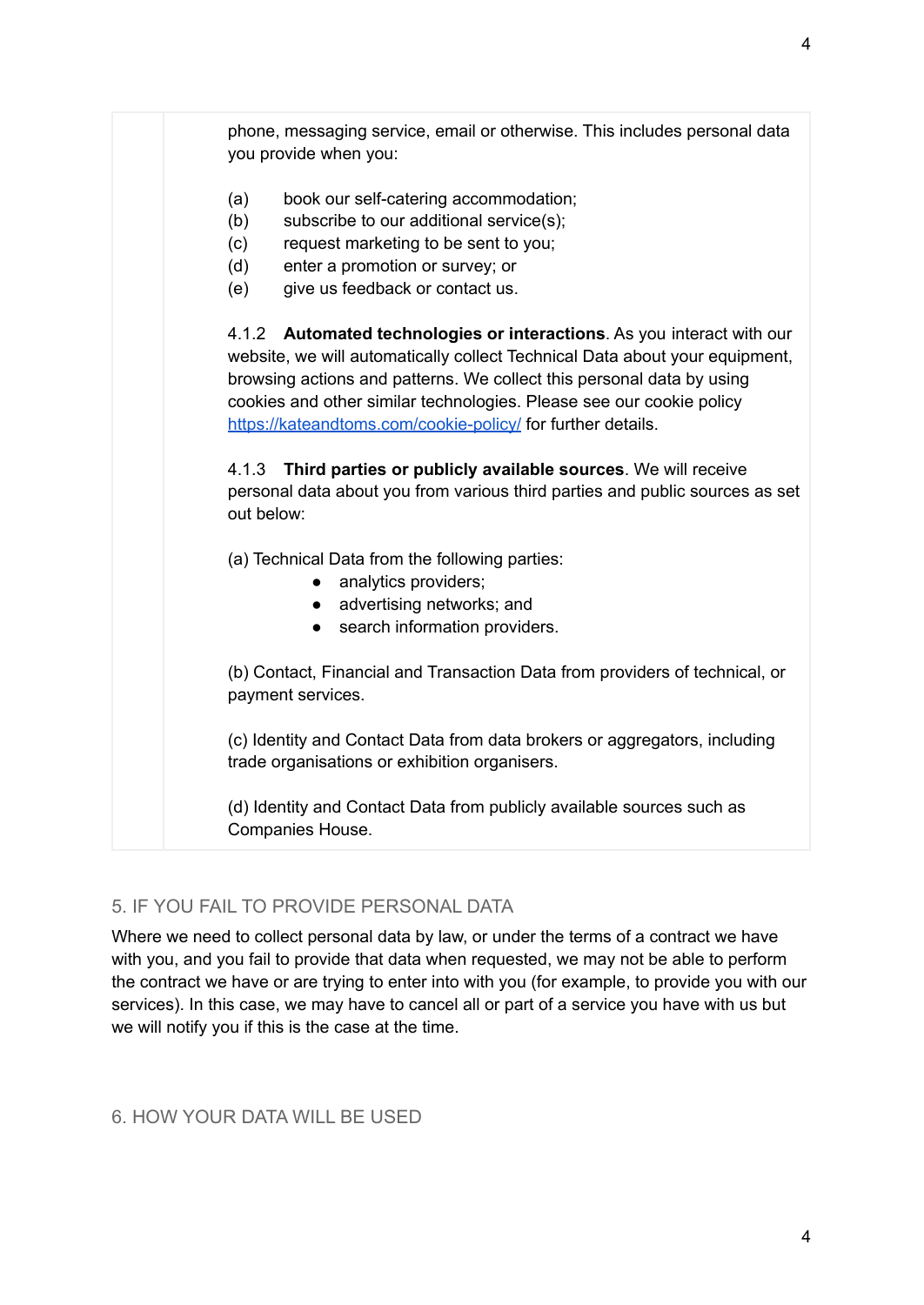| 6.1 | We use information held about you to:                                                                                                                                                                                                                                                                                                                                                                                                                                                                                                                                                            |
|-----|--------------------------------------------------------------------------------------------------------------------------------------------------------------------------------------------------------------------------------------------------------------------------------------------------------------------------------------------------------------------------------------------------------------------------------------------------------------------------------------------------------------------------------------------------------------------------------------------------|
|     | carry out our obligations arising from any contracts entered into<br>6.1.1<br>between you and us and provide our services, including any third party<br>services we make available to you;                                                                                                                                                                                                                                                                                                                                                                                                       |
|     | carry out feedback and research on our services; and<br>6.1.2                                                                                                                                                                                                                                                                                                                                                                                                                                                                                                                                    |
|     | notify you about changes to our services.<br>6.1.3                                                                                                                                                                                                                                                                                                                                                                                                                                                                                                                                               |
| 6.2 | We never sell your data to third parties or allow third parties to contact you without<br>your permission.                                                                                                                                                                                                                                                                                                                                                                                                                                                                                       |
| 6.3 | We share your data with third parties where there is a legal obligation for us to do<br>so or we have identified a valid lawful basis as set out in the table below (please<br>also see clause 7 below). We may process your personal data without your<br>knowledge or consent where this is required or permitted by law.                                                                                                                                                                                                                                                                      |
| 6.4 | We have set out below in a table format, a description of all the ways we plan to<br>use your personal data, and which of the legal bases we rely on to do so. We have<br>also identified what our legitimate interests are where appropriate. Note that we<br>may process your personal data for more than one lawful ground depending on the<br>specific purpose for which we are using your data. Please contact us if you need<br>details about the specific legal ground we are relying on to process your personal<br>data where more than one ground has been set out in the table below. |

| <b>Purpose/Activity</b>                                                                                                                                                                                            | Type of data                                                                          | Lawful basis for processing including<br>basis of legitimate interest                                        |
|--------------------------------------------------------------------------------------------------------------------------------------------------------------------------------------------------------------------|---------------------------------------------------------------------------------------|--------------------------------------------------------------------------------------------------------------|
| To register you as a<br>guest.                                                                                                                                                                                     | <b>Identity</b><br>Contact                                                            | Performance of a contract with you                                                                           |
| To provide our<br>self-catering<br>accommodation and<br>service(s) to you and to<br>process related<br>transactions, including:<br>Manage payments, fees<br>and charges<br>Collect and recover<br>money owed to us | <b>Identity</b><br>Contact<br>Transaction<br>Usage<br>Marketing and<br>Communications | Performance of a contract with you<br>Necessary for our legitimate interests (to<br>recover debts due to us) |
| To manage our<br>relationship with you<br>which will include:                                                                                                                                                      | <b>Identity</b><br>Contact                                                            | Performance of a contract with you                                                                           |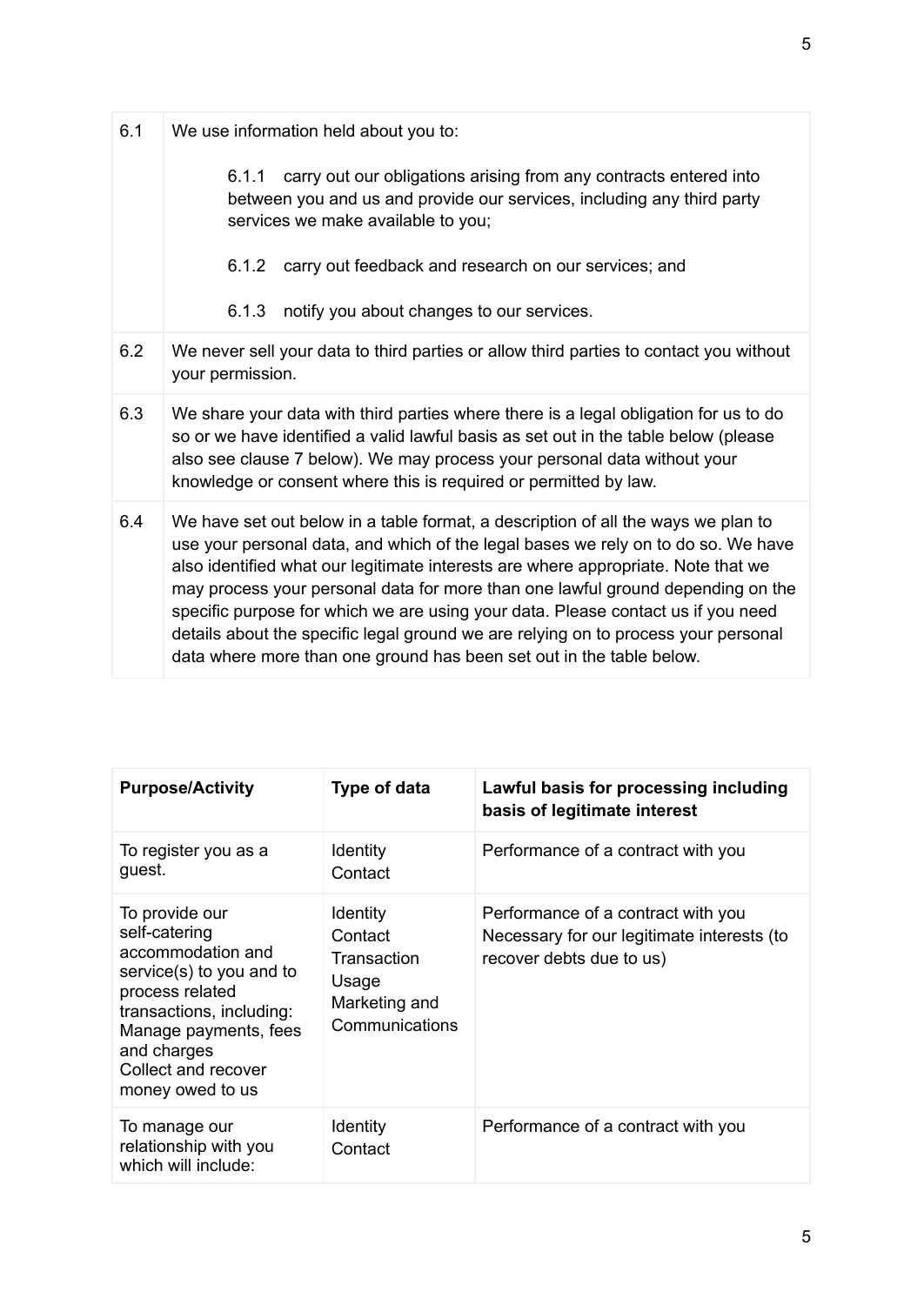| Notifying you about<br>changes to our terms or<br>privacy policy<br>Asking you to leave a<br>review or take a survey                                                                         | Profile<br>Marketing and<br>Communications                                                     | Necessary to comply with a legal<br>obligation<br>Necessary for our legitimate interests (to<br>keep our records updated and to study<br>how customers use our products/services)                                                                 |
|----------------------------------------------------------------------------------------------------------------------------------------------------------------------------------------------|------------------------------------------------------------------------------------------------|---------------------------------------------------------------------------------------------------------------------------------------------------------------------------------------------------------------------------------------------------|
| To enable you to partake<br>in a competition or<br>complete a survey                                                                                                                         | Identity<br>Contact<br>Profile<br>Usage<br>Marketing and<br>Communications                     | Performance of a contract with you<br>Necessary for our legitimate interests (to<br>study how customers use our<br>products/services, to develop them and<br>grow our business)                                                                   |
| To administer and protect<br>our business and our<br>website (including<br>troubleshooting, data<br>analysis, testing, system<br>maintenance, support,<br>reporting and hosting of<br>data). | Identity<br>Contact<br><b>Technical</b>                                                        | Necessary for our legitimate interests (for<br>running our business, provision of<br>administration and IT services, network<br>security, to prevent fraud and in the<br>context of a business reorganisation or<br>group restructuring exercise) |
| To measure or<br>understand the<br>effectiveness of the<br>advertising we serve to<br>you                                                                                                    | Identity<br>Contact<br>Profile<br>Usage<br>Marketing and<br>Communications<br><b>Technical</b> | Necessary for our legitimate interests (to<br>study how customers use our<br>products/services, to develop them, to<br>grow our business and to inform our<br>marketing strategy)                                                                 |
| To use data analytics to<br>improve our website,<br>services, marketing,<br>customer relationships<br>and experiences                                                                        | <b>Technical</b><br>Usage<br>Profile                                                           | Necessary for our legitimate interests (to<br>define types of customers for our products<br>and services, to keep our website updated<br>and relevant, to develop our business and<br>to inform our marketing strategy)                           |
| To make suggestions and<br>recommendations to you<br>about services that may<br>be of interest to you                                                                                        | Identity<br>Contact<br><b>Technical</b><br>Usage<br>Profile<br>Marketing and<br>Communications | Necessary for our legitimate interests (to<br>develop our products/services and grow<br>our business)                                                                                                                                             |

# <span id="page-5-0"></span>7. LAWFUL BASIS FOR PROCESSING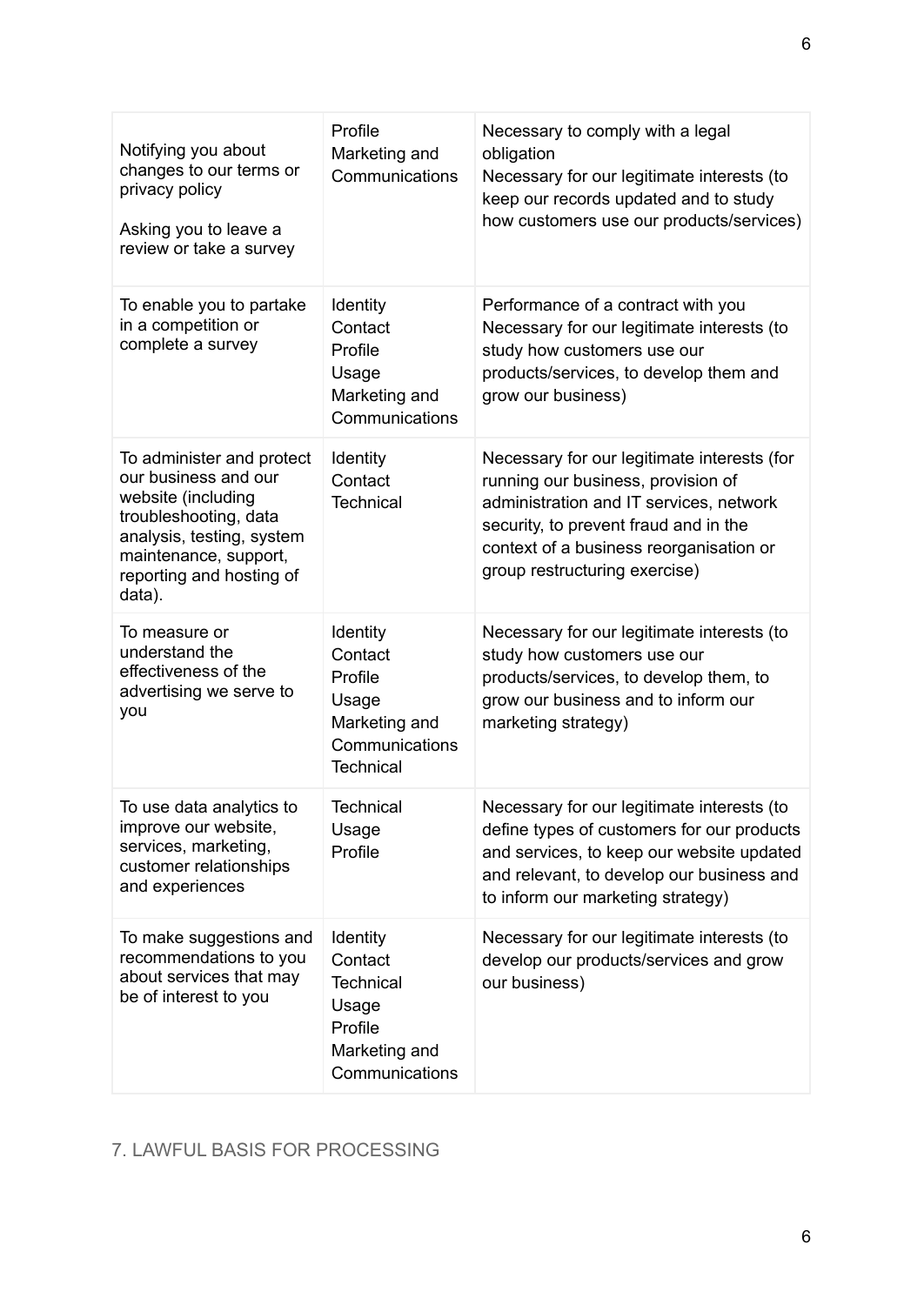7.1 We only process your data (which may include providing it to a third party) where we have identified a valid lawful basis to do so. These are as follows:

> 7.1.1 **Contractual obligation** – means processing that is necessary to comply with our obligations arising out of a contract, for example, where you have bought services from us we will use the personal data you provide to fulfil our contractual obligations.

7.1.2 **Legitimate Interest** - means in the interest of our business in conducting and managing our business to enable us to give you the best service/product and the best and most secure experience. We make sure we consider and balance any potential impact on you (both positive and negative) and your rights before we process you personal data for our legitimate interests. Where we use legitimate interests we will record our decision on making this decision. We rely on legitimate interest where processing of the data we hold on you does not, in our opinion, affect your rights or freedoms and is proportionate to our interests e.g. keeping you up to date with our latest services or obtaining your feedback on our service.

- 7.1.3 **Consent** We will seek to obtain your consent to process:
	- (a) your data outside our contractual obligations (see above) unless we have identified a Legitimate Interest (see above); and
	- (b) any special category data.

7.1.4 **Legal obligation** – We may process your data where it is necessary for us to do so to comply with the law.

# <span id="page-6-0"></span>8. THIRD PARTIES AND SHARING INFORMATION

- 8.1 We will keep your information within the organisation except where disclosure is required or permitted by law or when we use third party service providers (data processors) to supply and support our services to you. We have contracts in place with our data processors. This means that they cannot do anything with your personal data unless we have instructed them to do so. They will not share your personal data with any organisation apart from us. They will hold it securely and retain it for the period we instruct.
- 8.2 Please see below the list which sets out the categories of recipients of personal data.

*SERVICE PROVIDERS WHO MAY RECEIVE YOUR PERSONAL DATA*

*LOCATION (e.g. within the UK/EEA)*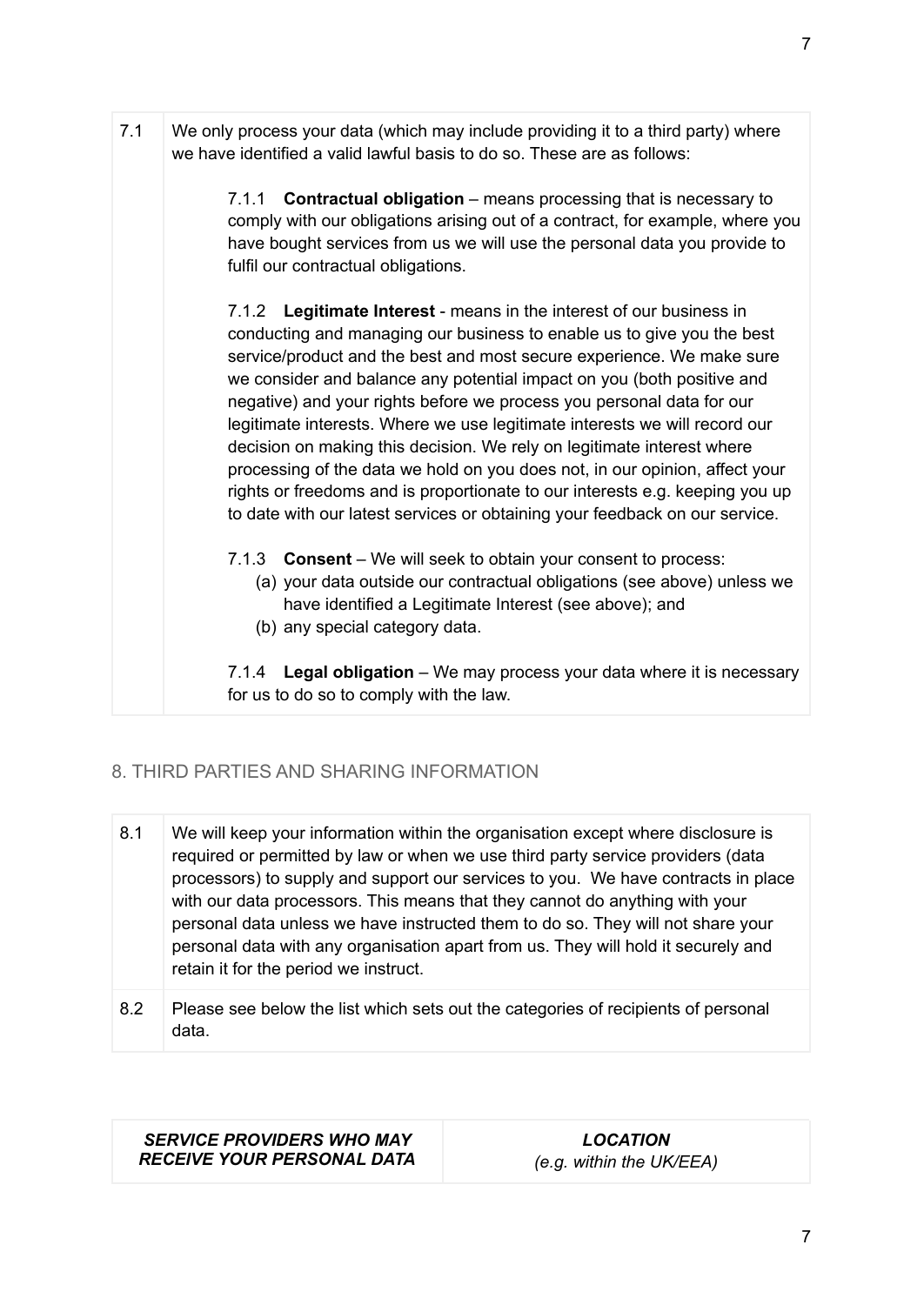| <b>IT Support Service</b>           | Within the Uk/EEA        |
|-------------------------------------|--------------------------|
| <b>Email Provider</b>               | Outside the Uk/EEA       |
| <b>Website Provider</b>             | Within the Uk/EEA        |
| Secure document disposal service    | Within the Uk/EEA        |
| <b>Banks</b>                        | Within the Uk/EEA        |
| Online payment providers            | Outside the Uk/EEA       |
| Accountants                         | Within the Uk/EEA        |
| <i><u><b>Insurers</b></u></i>       | Within the Uk/EEA        |
| <b>Solicitors</b>                   | Within the Uk/EEA        |
| Software Providers                  | Within the Uk/EEA        |
| Feedback aggregators and collectors | Outside the Uk/EEA       |
| Couriers                            | <b>Within the Uk/EEA</b> |
| <b>Marketing Agencies</b>           | Within the Uk/EEA        |

| 8.3 | We may disclose your Personal Data to any competent law enforcement body,<br>regulator, government agency, court or other third party where we believe<br>disclosure is necessary: (i) as a matter of applicable law or regulation, (ii) to<br>exercise, establish or defend our legal rights, or (iii) to protect your vital interests or<br>those of any other person. |
|-----|--------------------------------------------------------------------------------------------------------------------------------------------------------------------------------------------------------------------------------------------------------------------------------------------------------------------------------------------------------------------------|
| 8.4 | We may also be required to share your Personal Data as part of any sale, transfer<br>or merger of our business or assets (or parts thereof). Such disclosure will be<br>subject to the buyer's processing of your Personal Data on terms equal to the<br>protections afforded to you by this policy.                                                                     |
| 8.5 | In addition, third parties may provide us with personal data and they should only do<br>so where the law allows them to. This may vary our position as Data Controller<br>under clause 2.1.                                                                                                                                                                              |

# <span id="page-7-0"></span>9. INFORMATION SECURITY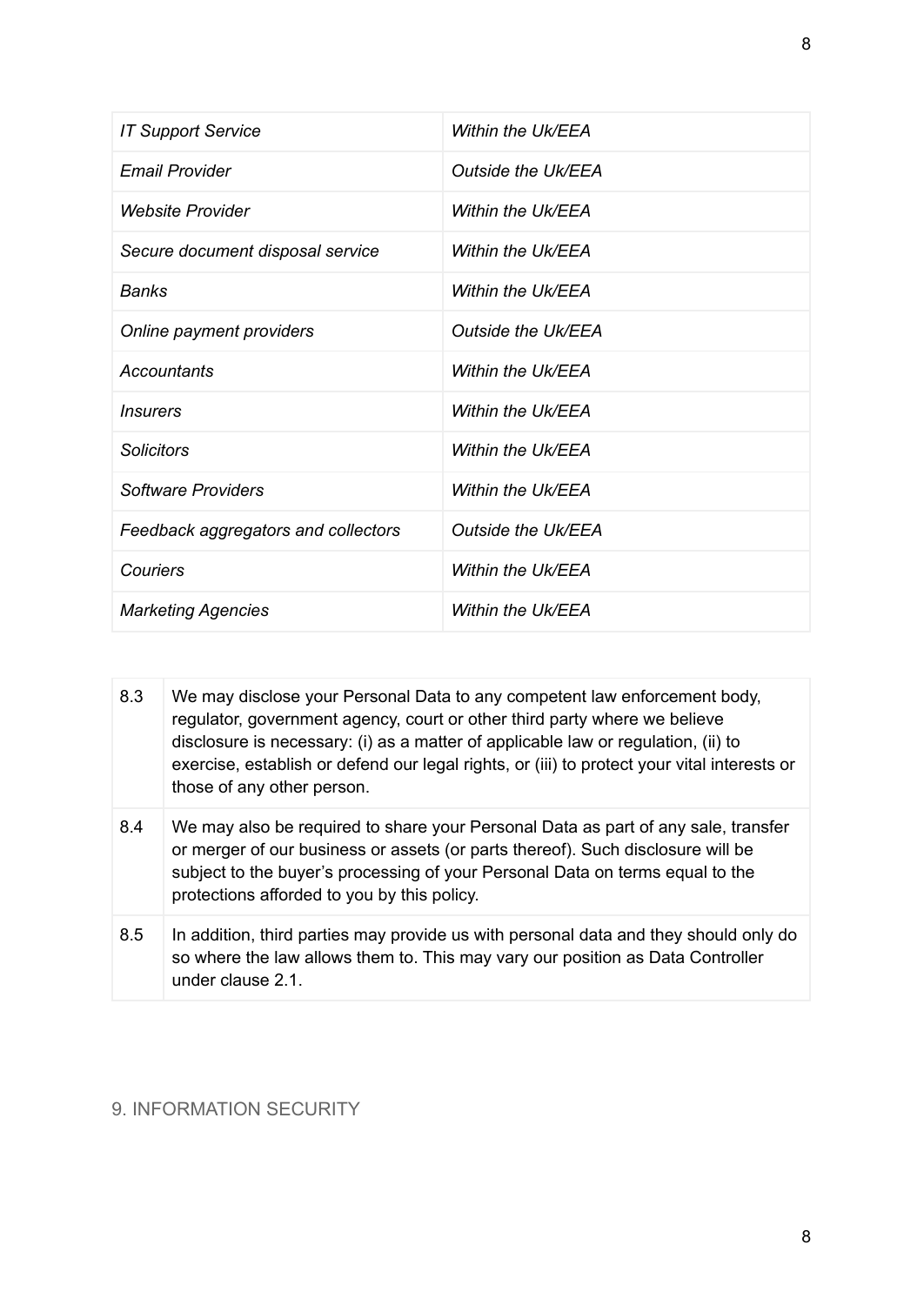9.1 We use appropriate technical and organisational measures to protect the personal information that we collect and process about you. The measures we use are designed to provide a level of security appropriate to the risk of processing your personal information.

#### <span id="page-8-0"></span>10. MARKETING

| 10.1              | We may use your Identity, Contact, Technical, Usage and Profile Data to form a<br>view on what we think you may want or need, or what may be of interest to you.<br>This is how we decide which products, services and offers may be relevant for you<br>(we call this marketing). |
|-------------------|------------------------------------------------------------------------------------------------------------------------------------------------------------------------------------------------------------------------------------------------------------------------------------|
| 10.2 <sub>1</sub> | You will receive marketing communications from us if you have requested<br>information from us or purchased, or enquired about, services from us and you<br>have not opted out of receiving that marketing.                                                                        |
| 10.3              | We strive to provide you with choices regarding certain personal data uses, namely<br>around marketing and advertising. In particular:                                                                                                                                             |
|                   | 10.3.1 We will always obtain your express opt-in consent before we share<br>your personal data with any third party for marketing purposes; and                                                                                                                                    |
|                   | 10.3.2 You can ask us or third parties to stop sending you marketing<br>messages at any time by following the opt-out links on any marketing<br>message sent to your or by contacting us at any time.                                                                              |

#### <span id="page-8-1"></span>11. INTERNATIONAL TRANSFERS

11.1 Your data is stored by us and our processors in the UK or the European Economic Area (EEA). However, several of our external third parties are based outside EEA. Whenever we transfer your personal data out of the EEA, we ensure a similar degree of protection is afforded to it by ensuring at least one of the following safeguards is implemented. We will either:

> 11.1.1 transfer your personal data to countries that have been deemed to provide an adequate level of protection for personal data by the European Commission; or

11.1.2 ensure that standard contractual clauses (SCCs) are in place and we have received assurances that an adequate level of protection of the personal data is achieved (based on a case by case assessment of the circumstances of the transfer), including adequate technical and operational measures in place to protect the personal data.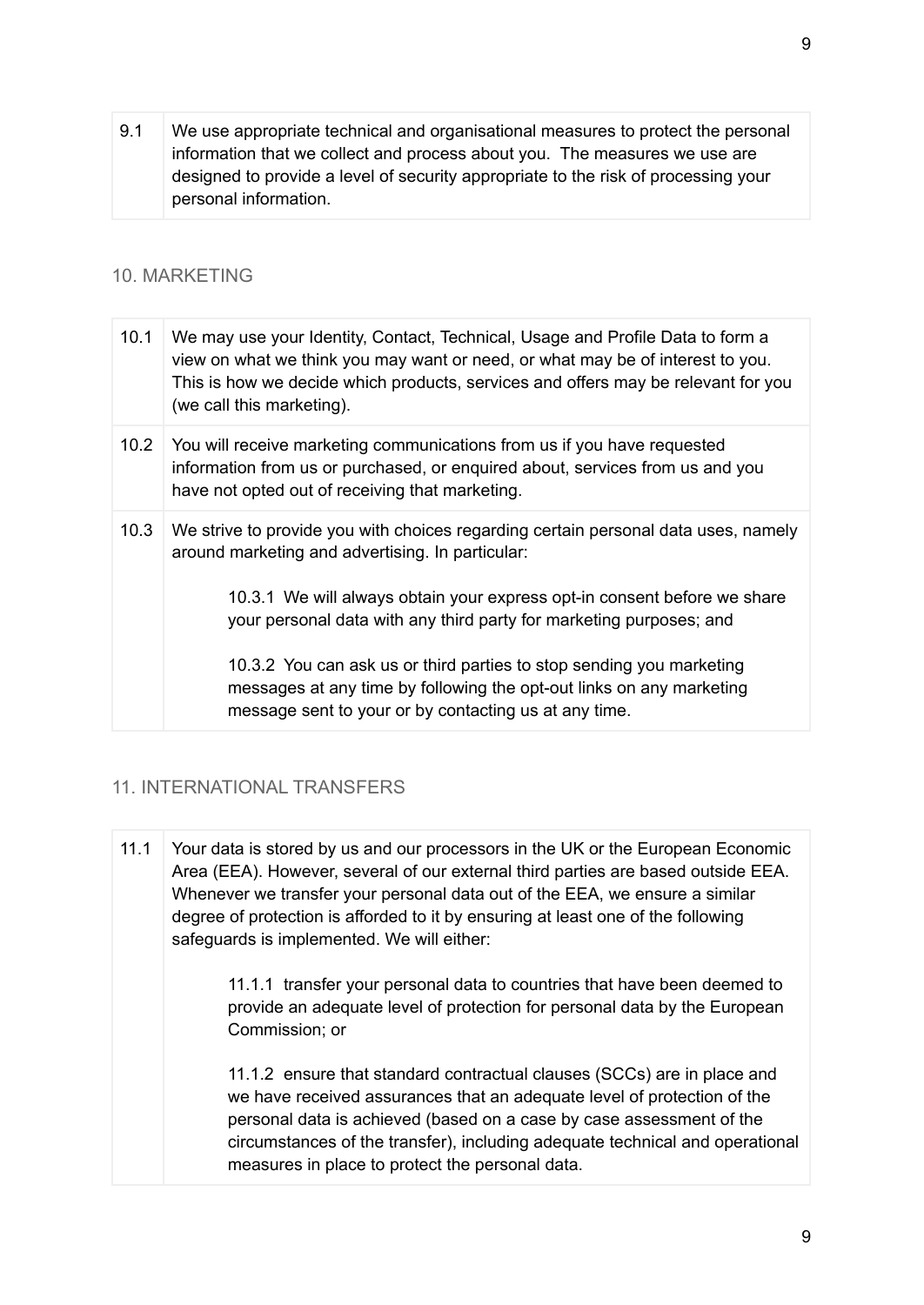11.2 Please contact us if you want further information on the specific mechanism used by us when transferring your personal data out of the EEA.

# <span id="page-9-0"></span>12. DATA SECURITY

- 12.1 We have put in place appropriate security measures to prevent your personal data from being accidentally lost, used or accessed in an unauthorised way, altered or disclosed. In addition, we limit access to your personal data to those employees, agents, contractors and other third parties who have a business need to know. They will only process your personal data on our instructions and they are subject to a duty of confidentiality.
- 12.2 We have put in place procedures to deal with any suspected personal data breach and will notify you and any applicable regulator of a breach where we are legally required to do so.

# <span id="page-9-1"></span>13. DATA RETENTION

| 13.1 | We will only retain your personal data for as long as reasonably necessary to fulfil<br>the purposes we collected it for, including for the purposes of satisfying any legal,<br>regulatory, tax, accounting or reporting requirements. We may retain your personal<br>data for a longer period in the event of a complaint or if we reasonably believe<br>there is a prospect of litigation in respect to our relationship with you.       |
|------|---------------------------------------------------------------------------------------------------------------------------------------------------------------------------------------------------------------------------------------------------------------------------------------------------------------------------------------------------------------------------------------------------------------------------------------------|
| 13.2 | To determine the appropriate retention period for personal data, we consider the<br>amount, nature and sensitivity of the personal data, the potential risk of harm from<br>unauthorised use or disclosure of your personal data, the purposes for which we<br>process your personal data and whether we can achieve those purposes through<br>other means, and the applicable legal, regulatory, tax, accounting or other<br>requirements. |
| 13.3 | By law we have to keep basic information about our clients (including Contact,<br>Identity, Financial and Transaction Data) for 6 years after they cease being clients.                                                                                                                                                                                                                                                                     |
| 13.4 | In some circumstances you can ask us to delete your data (see below for further<br>information).                                                                                                                                                                                                                                                                                                                                            |
| 13.5 | We may anonymise your personal data (so that it can no longer be associated with<br>you) for research or statistical purposes, in which case we may use this information<br>indefinitely without further notice to you. Please see clause 3.2.                                                                                                                                                                                              |

#### <span id="page-9-2"></span>14. YOUR RIGHTS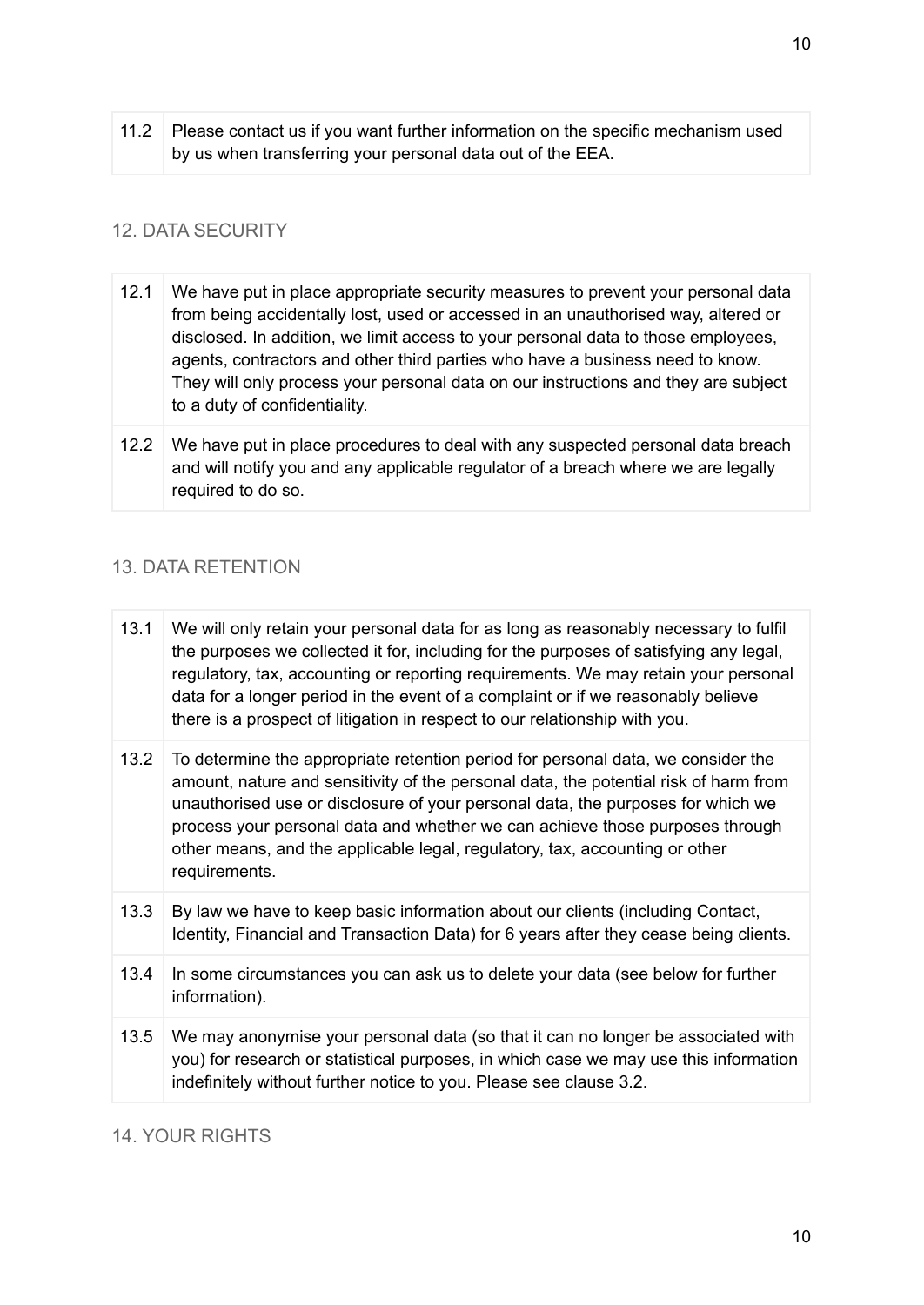#### 14.1 Under the data protection laws your rights are:

14.1.1 **To be informed** – We must make this privacy policy (sometimes referred to as a privacy notice) available to you and be transparent over how we process your data.

14.1.2 **Access** – You are entitled to know what details we hold about you and why. We strive to be as open as we can be in terms of giving people access to their personal data. You can find out if we hold any of their personal data by making a formal request under the data protection laws. Such requests should be made using the contact details provided in this policy. If we do not hold information about you we will confirm this in writing at the earliest opportunity. If we do hold your personal data we will respond in writing. Our response will:

- a) confirm that your data is being processed;
- b) verify the lawfulness and the purpose of the processing;
- c) confirm the categories of personal data being processed;
- d) confirm the type of recipient to whom the personal data have been or will be disclosed; and
- e) let you have a copy of the data in format we deem suitable or as reasonably required by you.

14.1.3 **Rectification** – We are obliged to correct or update your details. We will correct or update your data without delay provided you make the request in writing to the contact details provided in this policy, clearly specifying which data is incorrect or out of date.

14.1.4 **Erasure** – This is also known as the right to be forgotten. Under Data Protection Laws you have the right to require us to erase your personal data under specific circumstances. A request for your personal data to be deleted will be decided on a case by case basis and should be submitted in writing to the contact details provided in this policy.

14.1.5 **Restrict processing** – You have the right to 'block' or suppress the processing by us of your personal data.

14.1.6 **Portability** – You have the right to obtain the personal data that you have provided to us in a commonly used machine-readable format and reuse it with a different provider.

14.1.7 **Object** – You have the right to object to us processing your data in certain circumstances. You have an absolute right to stop your data being used for direct marketing, but in other circumstances we may still be allowed (or required) to process your personal data if we can show you that we have a compelling reason for doing so.